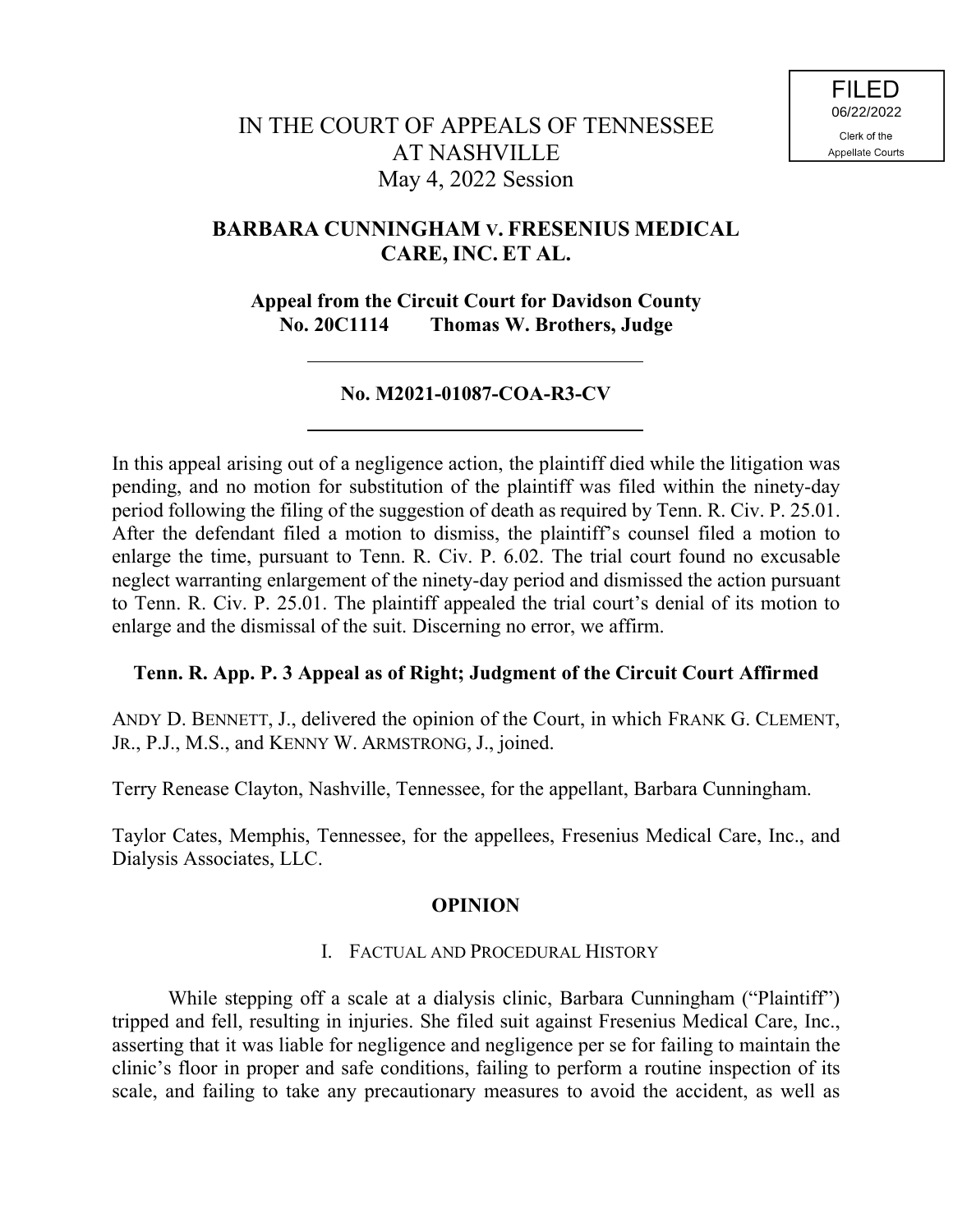failing to post proper signage warning of the dangerous condition. She sought damages in the amount of \$500,000 for her injuries, loss of consortium, and diminution in her ability to enjoy life, as well as for her past and future pain, suffering, and medical expenses.

Dialysis Associates, LLC, ("Defendant") which operates the dialysis clinic under the assumed name of Fresenius Kidney Care Madison, answered, denying any negligence on its part and asserting several defenses including failure to state a claim, comparative fault, lack of actual or constructive notice of the condition, and assumption of the risk. Plaintiff then filed an amended complaint, naming Dialysis Associates, LLC, as a defendant and asserting negligence as the only cause of action.

While the lawsuit was pending, Ms. Cunningham passed away in October 2020 from causes unrelated to her fall. Plaintiff filed a suggestion of death on March 19, 2021. A case management order was entered on April 23, 2021, stating that the Plaintiff had filed the suggestion of death and "shall have ninety days thereafter by rule to substitute the estate as the party in interest."

Plaintiff filed no motion to substitute within the ninety-day period, which expired on June 17. On June 30, 2021, Defendant filed a motion to dismiss, pursuant to Tenn. R. Civ. P. 25.01, on the basis that no party in interest had been substituted within the ninetyday period provided by the rule. Approximately an hour after Defendant filed the motion, Plaintiff filed a Motion to Enlarge Time and Substitute the Estate of Barbara Cunningham for the Plaintiff, Barbara Cunningham. Despite how it is styled, the motion sought only an enlargement of time; it contained no request to substitute Plaintiff's estate for Plaintiff. For grounds, the motion stated that a petition to probate the estate of the decedent was filed on May 21, 2021, and "[t]he earliest day [the heir] could have a hearing to open [the estate of the] deceased Plaintiff, Barbara Cunningham, [was] July 29, 2021." The motion also stated that Defendant would not be prejudiced by the grant of an extension of time. The motion was supported by the affidavit of Plaintiff's counsel, who stated that he "didn't find heirs of the deceased Plaintiff until on or about April 13, 2021"; that he "file[d] the Petition to open the Estate [of] Barbara Cunningham on May 21, 2021"; and that "[his] office was not able to get a date for a hearing until July 29, 2021, unfortunately this date is beyond the 90 days to substitute [a] party."

The trial court entered an order denying the motion to enlarge the time period, on the basis that Plaintiff had failed to file a motion to substitute, despite the entry of a case management order stating that Plaintiff had ninety days from the notice of Plaintiff's death to substitute Plaintiff's estate and had failed to demonstrate that the failure was the result of excusable neglect, as required by Tenn. R. Civ. P. 6.02. Specifically, the trial court found that "Plaintiff's Counsel has failed to establish when he learned that the Petition Hearing would be set after the ninety day deadline, and has also failed to explain why a Motion to Enlarge Time was not filed until thirteen days after the ninety day window expired."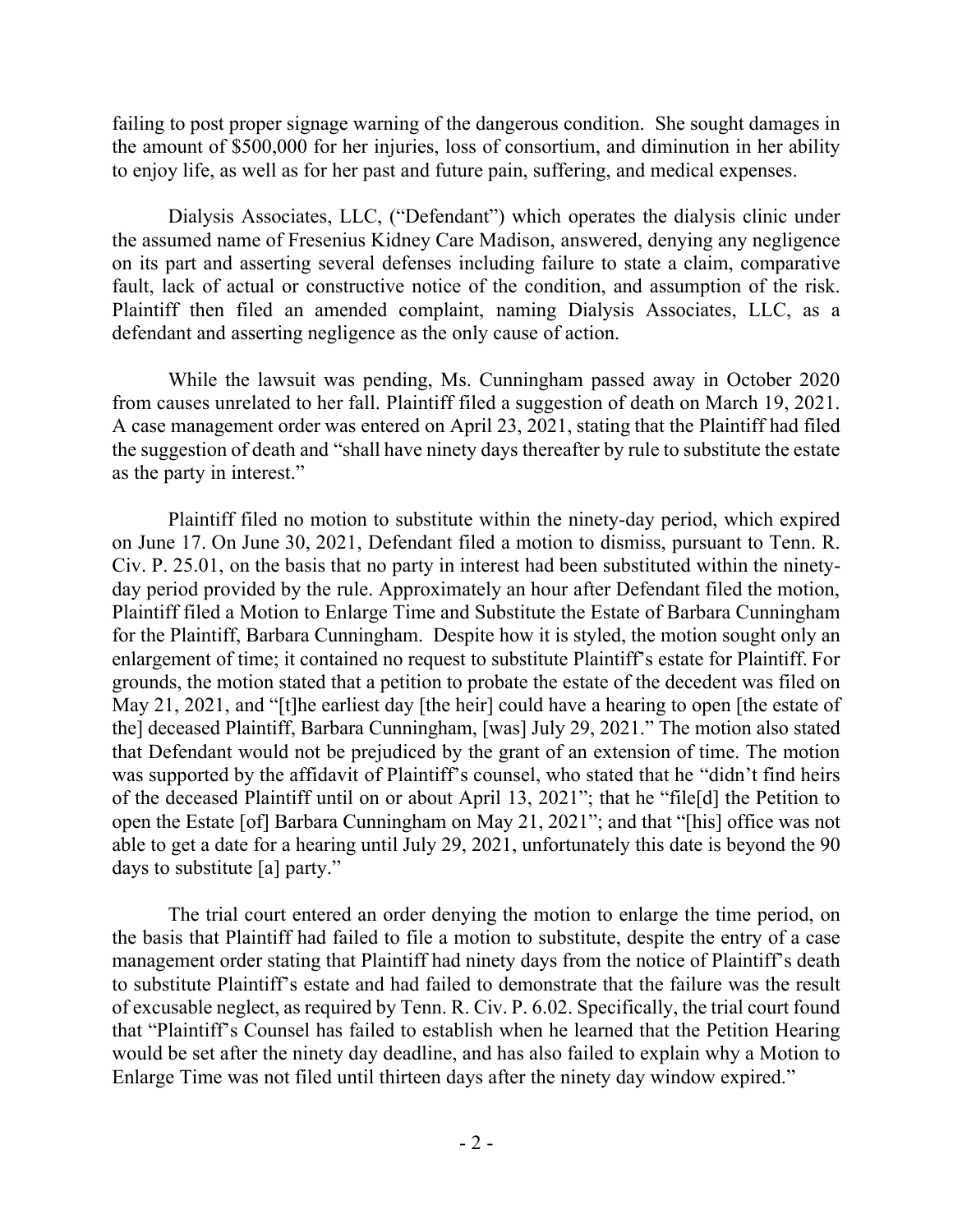Plaintiff's counsel then filed a supplemental response, to which he attached his second affidavit, stating that "Plaintiff could not have properly substituted parties until an estate was open" and that Plaintiff's estate was opened on July 29, 2021. The court held a hearing and subsequently entered an order on August 18, 2021, granting the Defendant's motion to dismiss the complaint with prejudice pursuant to the plain language of Rule 25.01(1) and because the Plaintiff had not shown good cause to enlarge the ninety-day deadline.

Plaintiff appeals, stating the following issues for our review:

- 1. Whether the trial court erred in granting appellee's motion to dismiss?
- 2. Whether the trial court erred in denying appellant's motion for extension of time to move for substitution of Plaintiff?

### II. ANALYSIS

When a party to a negligence lawsuit dies, the action does not abate. Tenn. Code Ann. § 20-5-102 (providing that claims "founded on wrongs or contracts, except actions for wrongs affecting the character of the plaintiff" do not abate by the death of the party wronged, but "may be revived," with the right of action passing "in like manner as the right of action described in § 20-5-106"). Tennessee Rule of Civil Procedure 25.01(1) provides the procedure for the substitution of a party upon a suggestion of death:

If a party dies and the claim is not thereby extinguished, the court may order substitution of the proper parties. The motion for substitution may be made by any party or by the successors or representatives of the deceased party and, together with the notice of hearing, shall be served on the parties as provided in Rule 5 and upon persons not parties in the manner provided in Rule 4 for the service of process. Unless the motion for substitution is made not later than ninety (90) days after the death is suggested upon the record by service of a statement of the fact of the death as provided herein for the service of the motion, the action shall be dismissed as to the deceased party.

"Rule 25.01 clearly directs the dismissal of an action if no motion for substitution of parties is made within 90 days after suggestion of death upon the record." *Douglas v. Estate of Robertson*, 876 S.W.2d 95, 97 (Tenn. 1994). However, Tenn. R. Civ. P. 6.02 vests the trial court with the discretion to enlarge many of the procedural time limitations prescribed by the Rules of Civil Procedure. Rule 6.02 states in pertinent part:

When by statute or by these rules or by a notice given thereunder or by order of court an act is required or allowed to be done at or within a specified time, the court for cause shown may, at any time in its discretion, (1) with or without motion or notice<sup>[1]</sup>, order the period enlarged if request therefore is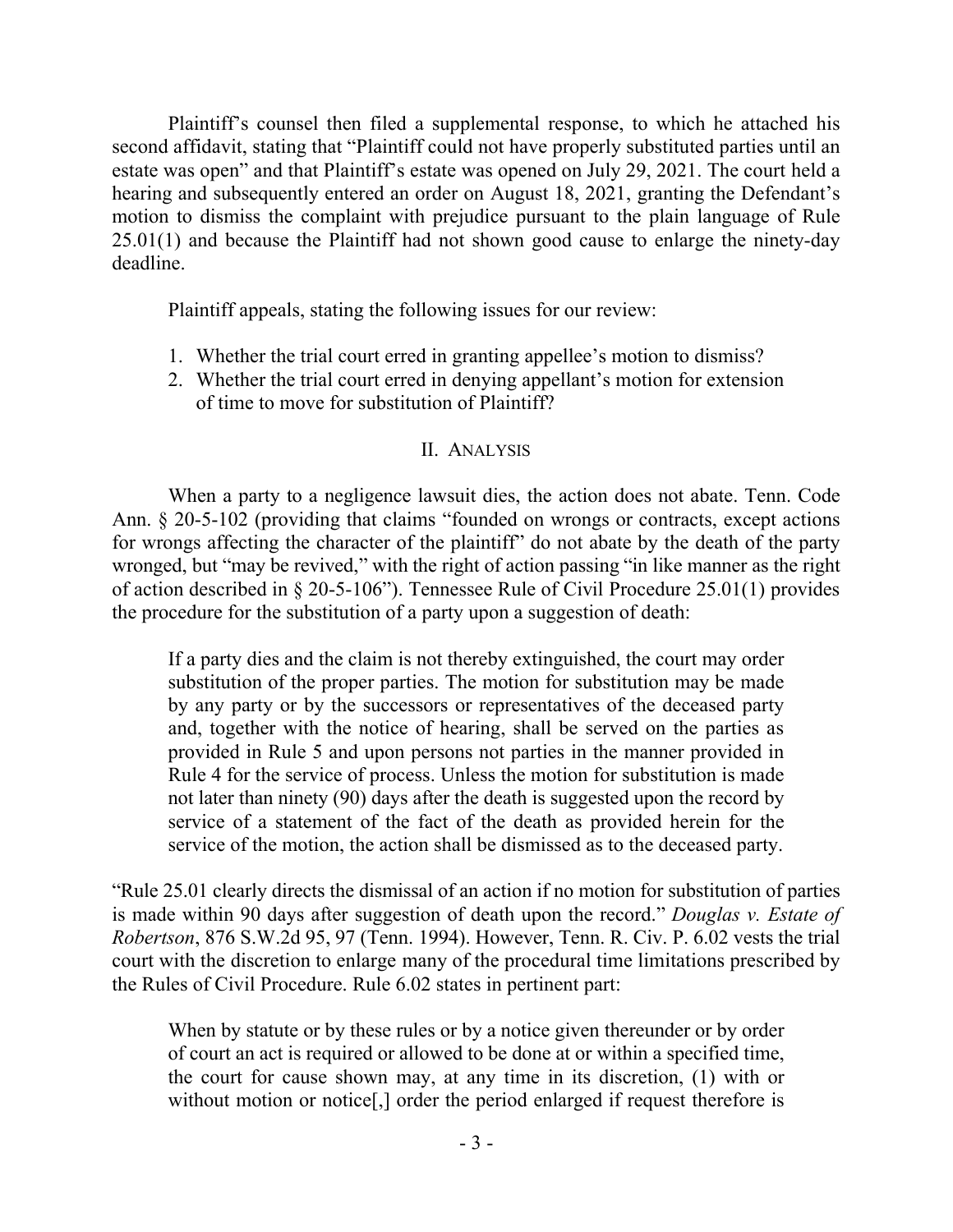made before the expiration of the period originally prescribed or as extended by a previous order, or (2) upon motion made after the expiration of the specified period permit the act to be done, where the failure was the result of excusable neglect . . .

This Court has held that Rule 25.01 should be construed in conjunction with Rule 6.02(2) to allow substitution of parties after the directed ninety days in instances of excusable neglect and where the opposing party has not been prejudiced by the delay:

Since federal rule  $6(b)(2)$  is identical to  $6.02(2)$  Tenn. R. Civ. P., we think our Rule 25.01 should be construed to allow substitution of parties after the ninety day period has run if the failure to move within the period is the result of excusable neglect. As is generally true, the kind of excuse that will satisfy this requirement is a function of the length of time that has passed and the possible harm to the opposite party.

*Wagner v. Frazier*, 712 S.W.2d 109, 113 (Tenn. Ct. App. 1986). Thus, "[w]here an enlargement of time is requested after the original time has elapsed, Rule 6.02(2) requires the party requesting the enlargement to show that its failure was due to excusable neglect and that the opposing party has not been prejudiced." *Williams v. Baptist Mem'l Hosp.*, 193 S.W.3d 545, 550 (Tenn. 2006) (citing *Douglas*, 876 S.W.2d at 97-98).

In *Williams*, the Tennessee Supreme Court adopted the United States Supreme Court's "most authoritative explanation of excusable neglect":

[A] party's failure to meet a deadline may have causes ranging from forces beyond its control to forces within its control . . . . The former will almost always substantiate a claim of excusable neglect; the latter will not. However, neglect extends to more than just acts beyond a party's control and intentional acts. It encompasses "simple, faultless omissions to act and, more commonly, omissions caused by carelessness."

*Id*. at 550-51 (quoting *State ex rel. Sizemore v. United Physicians Ins. Risk Retention Grp.*, 56 S.W.3d 557, 567 (Tenn. Ct. App. 2001) (quoting *Pioneer Inv. Servs. Co. v. Brunswick Assocs. Ltd. P'ship*, 507 U.S. 380, 388 (1993))). When determining whether missing a deadline was the result of excusable neglect, courts must consider these factors: "(1) the risk of prejudice to parties opposing the late filing, (2) the delay and its potential impact on proceedings, (3) the reasons why the filings were late and whether the reasons were within the filer's reasonable control, and (4) the good or bad faith of the filer." *Id.* at 551 (citing *Pioneer Inv. Servs. Co.*, 507 U.S. at 395). Overall, "[f]inding whether neglect is excusable is an equitable determination 'taking account of all relevant circumstances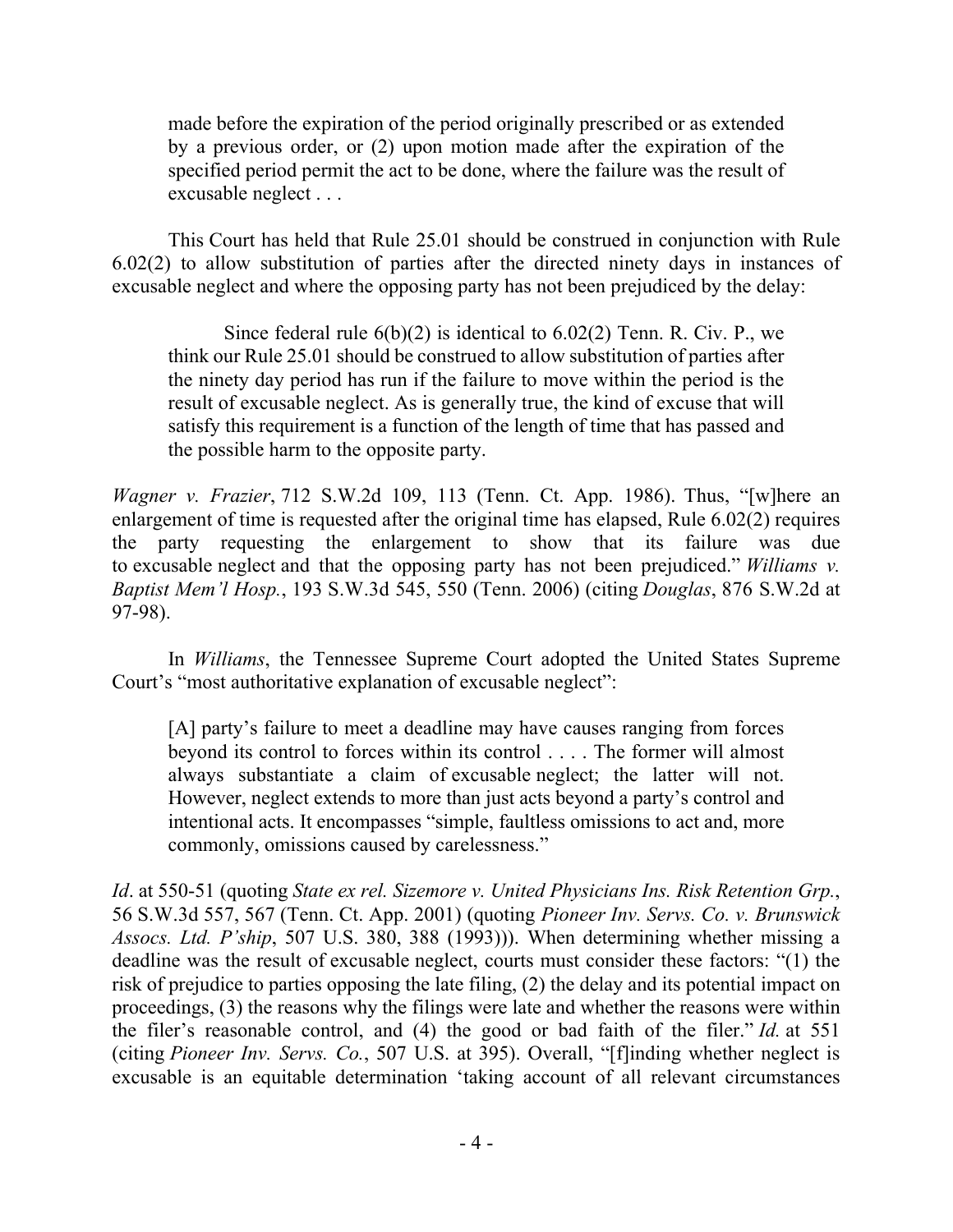surrounding the party's omission.'" *Sizemore*, 56 S.W.3d at 567 (quoting *Pioneer Inv. Servs. Co.*, 507 U.S. at 395).

#### A. The Motion to Enlarge

We first take up the second issue Plaintiff raises and review the trial court's denial of the motion to enlarge. A trial court is "afforded broad judicial discretion in procedural matters in order to expedite litigation and to preserve fundamental rights of the parties." *Douglas*, 876 S.W.2d at 97. Thus, we review a trial court's decision to grant or deny an enlargement of time pursuant to Rule 6.02 for an abuse of discretion. *Dubis v. Loyd*, 540 S.W.3d 4, 12 (Tenn. Ct. App. 2016) (citing *Williams*, 193 S.W.3d at 551). An abuse of discretion occurs when a trial court "'applie[s] an incorrect legal standard, or reache[s] a decision which is against logic or reasoning that cause[s] an injustice to the party complaining.'" *Eldridge v. Eldridge*, 42 S.W.3d 82, 85 (Tenn. 2001) (quoting *State v. Shirley*, 6 S.W.3d 243, 247 (Tenn. 1999)). Under this standard, we do not substitute our judgment for that of the trial court and will not reverse a trial court's discretionary decision "'so long as reasonable minds can disagree as to propriety of the decision made.'" *Id.* (quoting *State v. Scott*, 33 S.W.3d 746, 752 (Tenn. 2000)).

In denying the motion to enlarge the time for filing the motion to substitute, the trial court cited applicable law and stated its reasoning:

[T]he Court finds that Plaintiff's Counsel learned of Plaintiff's death by March 19, 2021, and filed an appropriate Notice of Suggestion of Death. Plaintiff[] was also fully aware that the Plaintiff s Estate was required to be substituted within ninety days of the Notice as set forth in the First Case Management Order. Furthermore, the Court acknowledges and accepts Plaintiff's Counsel's assertions that Plaintiff's heir could not be located April 13, 2021 and that the Petition to Open the Plaintiff's Estate could not be heard until July 29, 2021.

However, Plaintiff's Counsel has failed to establish when he learned that the Petition Hearing would be set after the ninety day deadline, and has also failed to explain why a Motion to Enlarge Time was not filed until thirteen days after the ninety day window expired, and after the Defendant filed a Motion to Dismiss. As such, the Court finds that the Plaintiff has failed to meet the burden of demonstrating that the failure to take timely action is the result of excusable neglect.

Plaintiff takes issue with one factual finding of the trial court, arguing on appeal that "[t]he trial judge counted the days on the calendar an[d] possibly assumed that Counsel knew when the Appellant died. . . . There is nothing in the record that will support the judge's conclusion that counsel for Appellant kn[e]w when the Appellant died." However,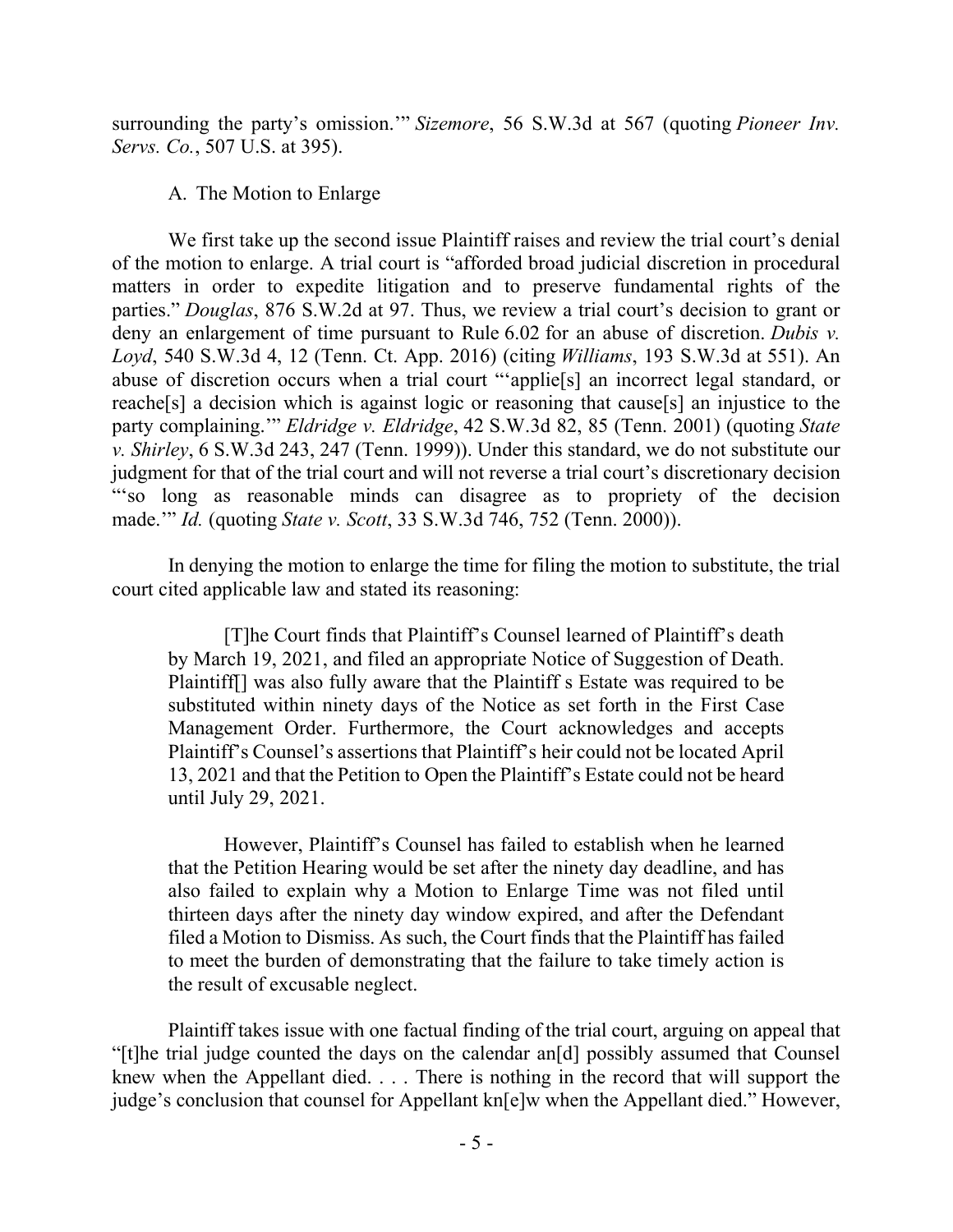the trial court's rather innocuous finding—that Plaintiff's counsel learned of the death "by March 19, 2021," the date that the notice of suggestion of death was filed—is fully supported by the record. It is undisputed that Plaintiff's counsel himself filed the notice of suggestion of death, so Plaintiff's counsel was obviously aware of the Plaintiff's death at that point.

In making its ruling, the trial court did not identify or discuss all four excusable neglect factors set forth in *Williams*. In *Valentine v. Holt*, the trial court failed to discuss all the factors outlined in *Williams*; however, on appeal, this Court undertook an independent review of the four factors. No. E2019-00186-COA-R3-CV, 2020 WL 373338, at \*3 (Tenn. Ct. App. Jan. 22, 2020). We do likewise and find that, relative to the first, second, and fourth factors, there is no evidence in the record that the Defendant would be prejudiced by the delay, that the delay would have a significant impact on proceedings, or that Plaintiff was acting in bad faith.

The third factor—the reasons why the filings were late and whether the reasons were within the filer's reasonable control—appears to primarily be in play (as it usually is):

This Court has previously held that "the party's reason for failing to meet the deadline may be the single most important of the four factors and that the trial court should examine the proffered reason to determine '(1) whether the circumstances involved were under a party's own control . . . and (2) whether the party was paying appropriate attention to the matter in light of the surrounding circumstances.'" *Kenyon v. Handal*, 122 S.W.3d 743, 756-57 (Tenn. Ct. App. 2003) (quoting *Sizemore*, 56 S.W.3d at 569–70). Courts have described granting relief from filing deadlines under Rule 6.02 as "repair work when lawyers have good reasons." *Kenyon* [], 122 S.W.3d at 757 (citing *Day v. Northern Ind. Pub. Serv. Corp.*, 164 F.3d 382, 384 (7th Cir. 1999)).

*Dubis*, 540 S.W.3d at 13.

Plaintiff's counsel's first affidavit states that he did not find the heirs of the deceased Plaintiff until April 2021, that another month passed before he filed the petition to open Ms. Cunningham's estate, and that the hearing in probate court was set for July 29, 2021. His second affidavit establishes that he became aware on June 11 that the estate would not be opened within the ninety-day period. Neither the record nor Plaintiff's brief explains why her counsel failed to notify the trial court of the difficulties he was having in contacting Plaintiff's heirs or of the backlog in probate court once he became aware of it on or around June 11, 2021, which was still within the ninety-day period provided for in Rule 25.01. While the backlog in probate court was not within Plaintiff's counsel's control, his failure to file the motion to enlarge upon becoming aware of that backlog was. And we cannot overlook the fact that Plaintiff's counsel took it upon himself to file the notice of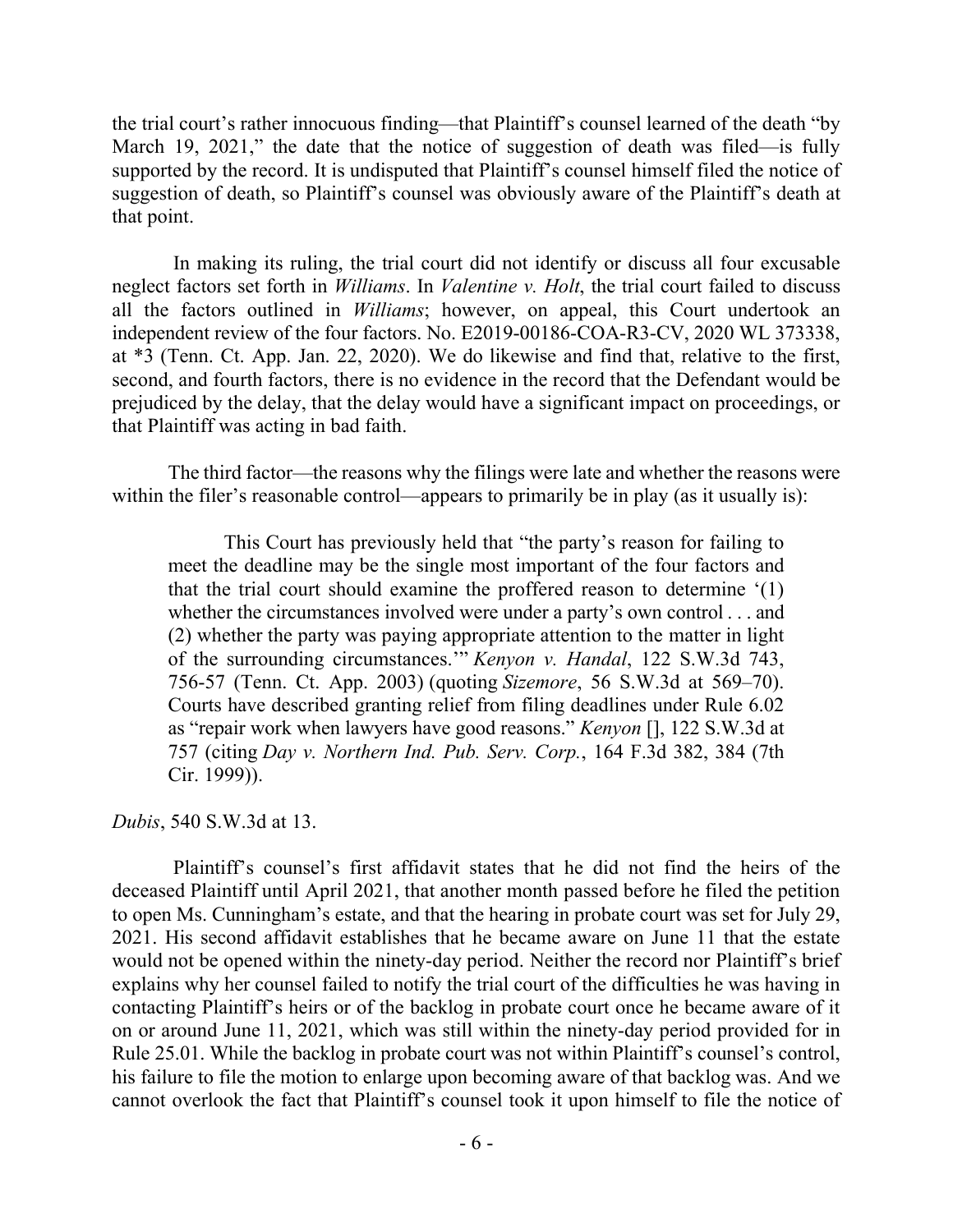suggestion of death, which started the running of the clock from which he sought an escape. Had he filed the motion to enlarge the time upon learning of the probate court's backlog, then no showing of excusable neglect would have been required, pursuant to Tenn. R. Civ. P. 6.02. But because he did not file the motion to enlarge until after the expiration of the ninety days, he was required to demonstrate excusable neglect.

During argument before the trial court on the motion to dismiss, Plaintiff's counsel called it an "oversight" that the motion to enlarge was belatedly filed and, in the brief on appeal, states that he "simply did not attend to filing their Motion for an Extension of time to Substitute Parties." However, "[a]n attorney's mere oversight or negligence, without more, does not automatically amount to excusable neglect." *Ferguson v. Brown*, 291 S.W.3d 381, 388 (Tenn. Ct. App. 2008). "The courts have been reluctant to find excusable neglect in circumstances where called-for action was under the control of the party seeking relief and that party failed to act reasonably to make sure that the act was performed." *Sizemore*, 56 S.W.3d at 570. Plaintiff's counsel was aware of the approaching deadline to substitute from the day he filed the notice of suggestion of death but failed to file a motion to substitute the plaintiff or a motion to enlarge the time within those ninety days. This is problematic because Plaintiff's counsel knew that the backlog in probate court would prevent the estate from being opened prior to the running of the ninety days and yet still failed to file anything with the trial court. This is a case where the party was not "paying appropriate attention to the matter in light of the surrounding circumstances." *Dubis*, 540 S.W.3d at 13 (quoting *Kenyon*, 122 S.W.3d at 756-57).

When Plaintiff's counsel finally moved to enlarge the time, he did not provide information explaining why he failed to file the motion to enlarge prior to the running of the ninety-day period. While silent on the reasons for failing to timely file a motion to enlarge, Plaintiff's counsel's affidavits and arguments on appeal, primarily in the reply brief, make clear that counsel believed that the estate had to be opened and a personal representative had to be appointed before a motion could be filed on the personal representative's behalf seeking substitution. For example, in the reply brief, it is argued, "The Appellant did not have a party with standing to . . . file a motion to Substitute the deceased Plaintiff Barbara Cunningham prior to the expiration of the 90 days as required by Rule 25.01." This position is based on a mistaken view of what Rule 25.01 requires.

Rule 25.01 requires that a motion to substitute be made by "any party or by the successors or representatives of the deceased party." We do not read in Rule 25.01 a requirement that an estate has to be opened in order to make the motion, and the courts have been lenient in allowing substitutions even when the wrong party is named. *See Dubis*, 540 S.W.3d at 15; *see also* TENN. R. CIV. P. 17.01. While it may be the normal course to wait until the estate is opened before filing the motion to substitute, Plaintiff's counsel could have filed the motion and explained the state of the estate proceedings in probate court since the ninety-day deadline would pass prior to the probate court's hearing. At the very least, Plaintiff should have filed a motion to enlarge upon learning of the probate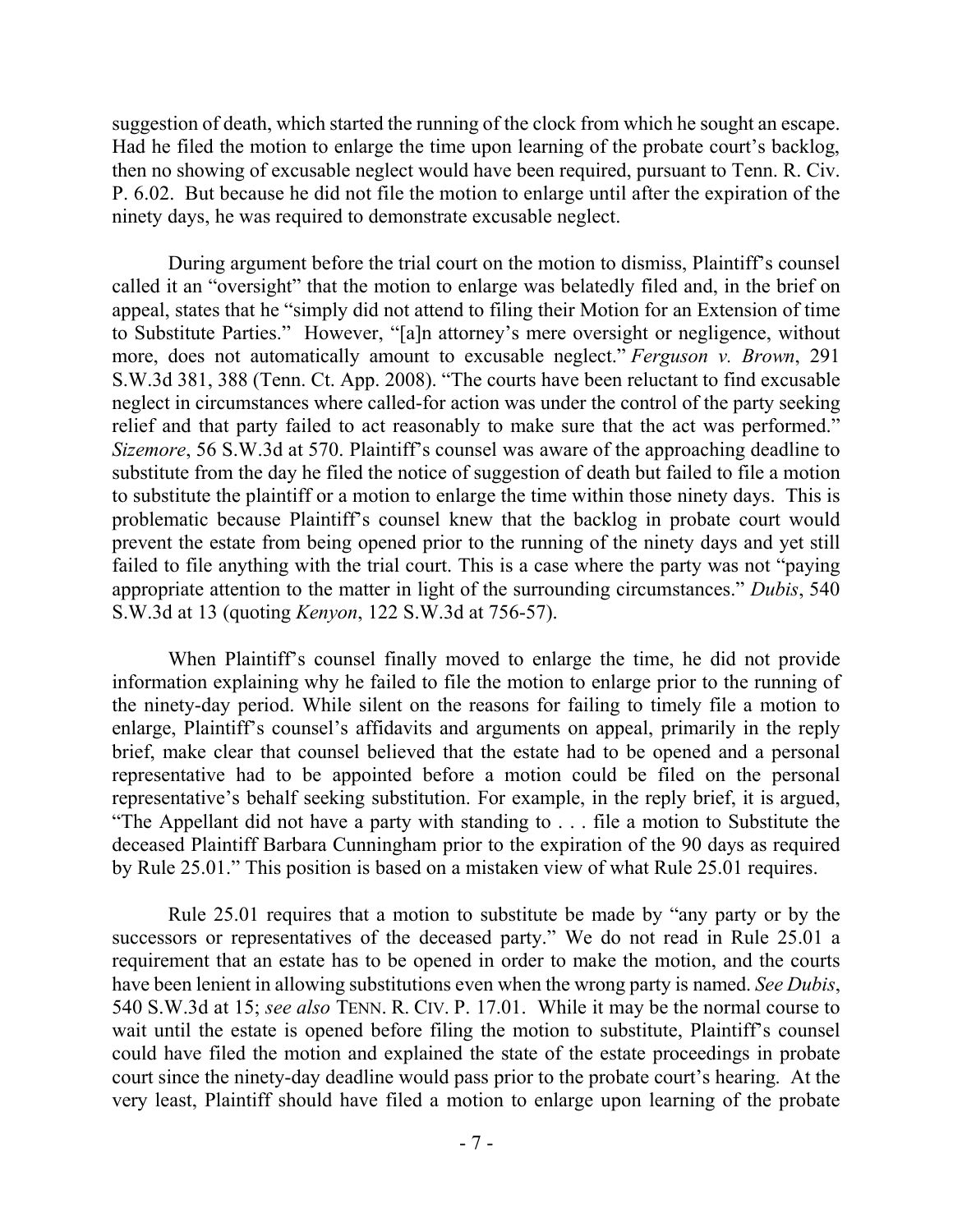court's backlog, explaining why he believed the motion to substitute could not yet be filed and requesting an extension of time.

Whether a mistake of law qualifies as excusable neglect in the context of applying Rule 6.02 and Rule 25.01 has not been explicitly addressed in any case cited by the parties or that our research has found. However, in the context of declining to grant relief pursuant to Rule 6.02 to extend the statute of limitations in a comparative fault case, this Court has stated that a mistake of law regarding counsel's interpretation of Tenn. R. Civ. P. 6.05 did not provide a basis for relief. *Halstead v. Niles Bolton Assocs.*, No. 01-A-01-9503- CV00113, 1996 WL 50861, at \*3 (Tenn. Ct. App. Feb. 9, 1996). In the context of whether to set aside a final judgment on the basis of excusable neglect pursuant to Rule 60.02, this Court has held that ignorance of the law is not a ground for relief: "[i]t is well established that *ignorance of the law is not excusable neglect* or a proper ground for relief under Tenn. R. Civ. P. 60.02." *McBride v. Webb*, No. M2006-01631-COA-R3CV, 2007 WL 2790681, at \*3 (Tenn. Ct. App. Sept. 25, 2007) (citing *Food Lion, Inc. v. Washington Cty. Beer Bd.,* 700 S.W.2d 893, 896 (Tenn. 1985); *Kilby v. Sivley,* 745 S.W.2d 284 (Tenn. Ct. App. 1987)) (emphasis added). We find instructive the following analysis from *Food Lion*, in which the Tennessee Supreme Court considered whether to set aside a final judgment on the basis of excusable neglect pursuant to Rule 60.02:

> Carelessness is not synonymous with excusable neglect. Mere forgetfulness of a party to an action is not a sufficient ground for vacating or setting aside a judgment by default. Parties are not justified in neglecting their cases merely because of the stress or importance of their own private business and such neglect is ordinarily not excusable.

### 46 AM.JUR.2d 874-75 *Judgments* § 718 (1969); *Dudley v. Stiles,* 386 P.2d 342 ([Mont.] 1963).

Therefore, the fact that the defendant board was represented by a busy lawyer is no ground for Rule 60.02 relief. We further hold that if, as the trial court found, "the real reason that relief was not sought . . . before the expiration of 30 days after the judgment was entered" is that defendant's counsel "was uncertain as to how to proceed" this excuse, too, fails to satisfy the requirements of Rule 60.02 for abrogating a final judgment as was done by the trial court in this case. If this Court were to hold that ignorance of the law is a proper ground for relief under Rule 60.02, Tennessee Rules of Civil Procedure, it is hard to conceive how any judgment could be safe from assault on that ground.

700 S.W.2d at 896.